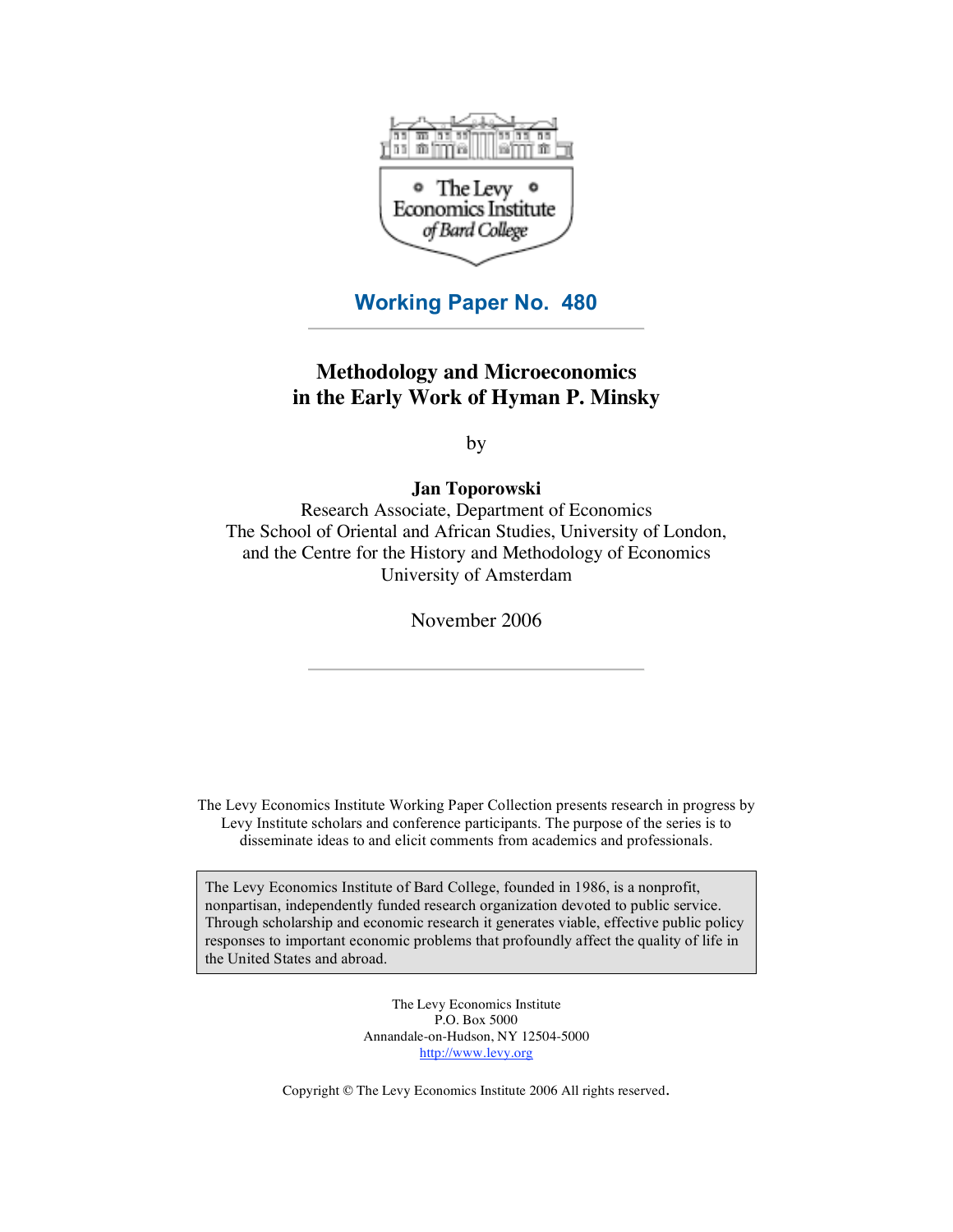# **ABSTRACT**

This paper reviews the recently published Ph.D. thesis of Hyman P. Minsky, summarizing its main contributions to methodology and microeconomics. These were aspects of economics with which Minsky is not usually associated, but which lie at the foundation of his later work. They include critical remarks on Cambridge economics. The paper then draws out some antecedents of Minsky's ideas in the work of Henry Simons, and highlights the Marshallian monetary analysis that he adopted.

**Keywords:** Minsky, Schumpeter, Money, Microeconomics, Methodology

**JEL Classification**: B22, D2, E12, E50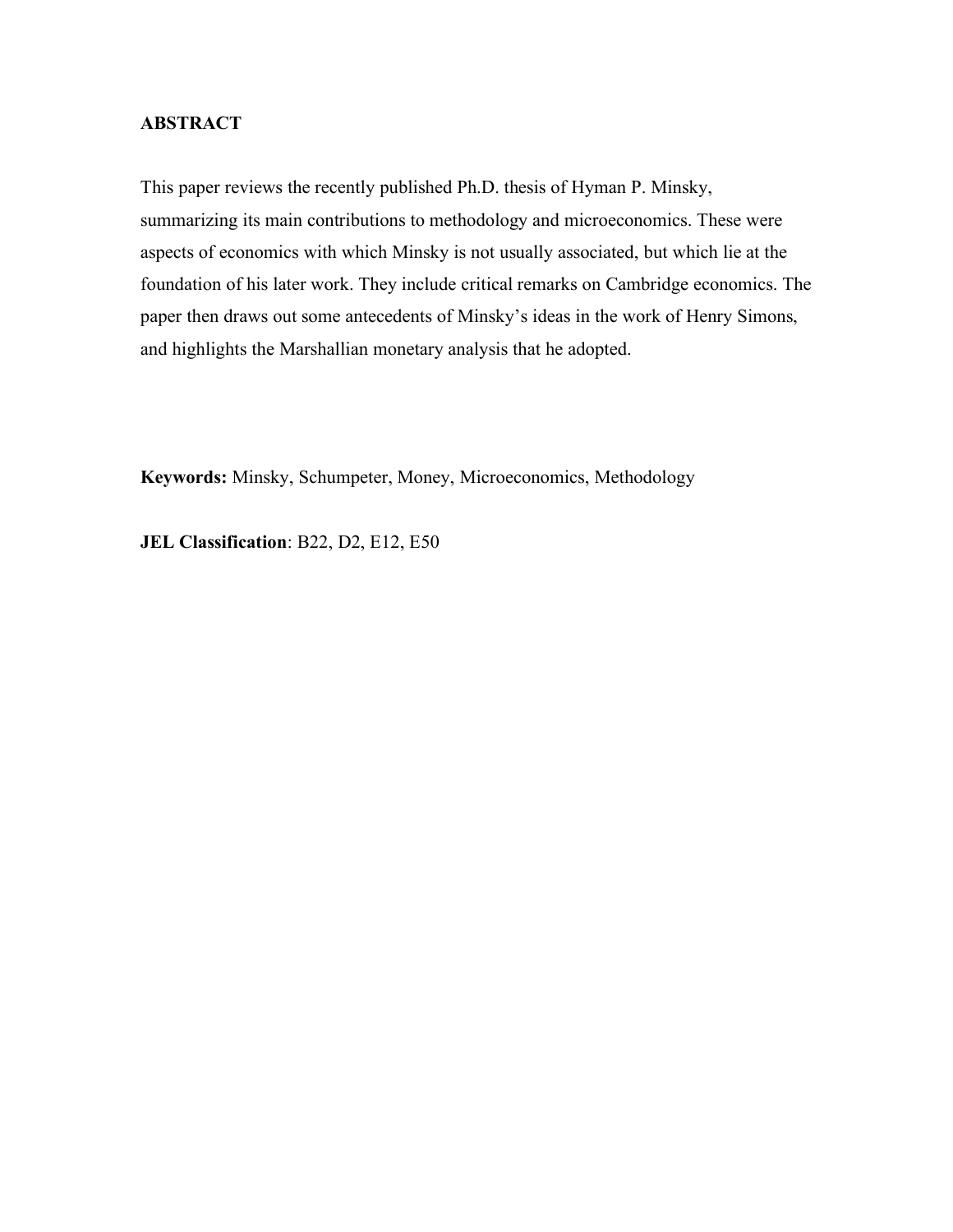Apart from its significance for the history of economic thought, the publication of Hyman P. Minsky's Ph.D. dissertation, *Induced Investment and Business Cycles* (Minsky 1954/2004), is a major contribution to contemporary economics, and something of a coup for its publishers, Edward Elgar. Minsky was able to transcend the incidental aspects of economic activity that inspire such prolix discussion in academic journals today, to grasp at the fundamental relationships of the modern capitalist economy that determine its character and dynamics.

Hyman Minsky wrote his thesis at Harvard under the supervision of Joseph Schumpeter. On the death of Schumpeter in 1950, supervision was taken over by Wassily Leontief. Minsky initially proposed to investigate the relationship of market structure and banking with the business cycle. The actual thesis that emerged may be seen as an extension of Schumpeter's monumental *Business Cycles* or, alternatively, as a precursor of Minsky's later Financial Instability Hypothesis. In fact, perhaps the most intriguing feature of the thesis is the absence of those elements which we most associate with Minsky today—endogenous financial fragility induced by the speculative financial positions that firms are obliged to take in the face of uncertain future returns and the presence in the thesis of some unexpected elements that we do not really associate with his work. In particular, the reader is struck by the extent of Minsky's serious reflections on microeconomics (somewhat unexpected to those who regard his theory as a macroeconomic theory of finance) and his considerations of economic methodology. With the exception of Vercelli (2001), there is little published discussion of Minsky's methodology, and even less on his microeconomics, in the three volumes of essays on Minsky that have appeared in recent years (Bellofiore and Ferri 2001; Fazzari and Papadimitriou 1992). The section that follows expands on the methodological aspects of Minsky's thesis. This is followed by a section on the microeconomic theory that Minsky propounds in his thesis. A third section considers the third influence on Minsky (after Schumpeter and, perhaps, Leontief), who was unacknowledged in his thesis, namely his Chicago teacher Henry Simons. A fourth section looks at how Minsky's monetary analysis, in this thesis and subsequently, differs fundamentally from that of his mentor Schumpeter, and the consequences that this difference has for the consistency of some of Minsky's later analysis.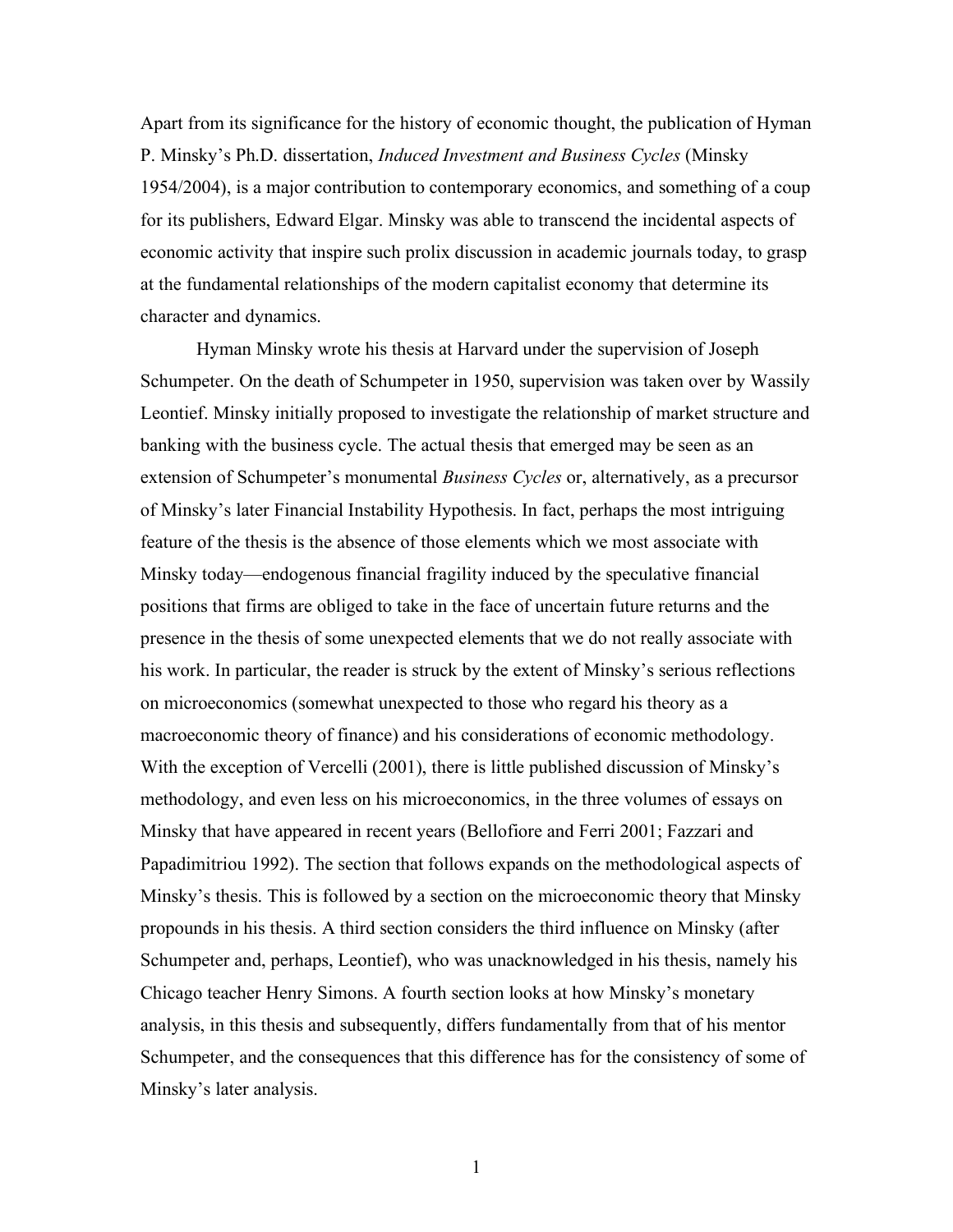#### **1. METHODOLOGY: COMPLEXITY AND EMPIRICISM**

Minsky's methodology is an aspect of his work that he did not trouble himself to explain in detail in his published work, despite criticism that a later, Kaleckian feature of his theory relied rather too much on national income identities (Goldsmith 1982). In fact, there is very little modern economic theory that does not rely on tautology, which can, if applied with imagination and understanding, be quite illuminating. The methodology of Minsky's later published work is insightfully discussed and compared with Keynes' methodology in Alessandro Vercelli's paper as part of a comprehensive discussion of Minsky's work in two volumes of essays edited by Piero Ferri and Riccardo Bellofiore (Vercelli, in Bellofiore and Ferri 2001). In his thesis, and undoubtedly under the influence of Schumpeter, Minsky appears to have considered economic methodology and expressed conclusions that may be seen as the foundation of some of his later work.

Minsky introduces methodology right at the very start of his thesis. The starting point in this work is a critique of business cycle theory, which takes up the short first chapter, entitled "The analysis of business cycles: the problem and the approach" and the chapter that follows, "Some accelerator-multiplier models." Extraordinarily, Minsky appears to reject Schumpeter's view in *Business Cycles* that the business cycle is either a purely statistical phenomenon, *a la* Slutsky, or else is caused by industrial innovation (Schumpeter 1939). Instead, Minsky argues that:

"a theory of business cycles, to be consistent with the observable material and the inherited doctrines, should be a blend of the analytical material which deal with the interrelations between a few broad aggregates—which traditionally has been the approach of monetary theory—and the analytical material which deals with the behavior of individual economic units and of particular markets—which has been the sphere of price and distribution theory." (Minsky 1954/2000)

Such "an eclectic business cycle theory" he proposes to construct using "a number of elements drawn from inherited economic analysis" (Minsky 1954/2004). This notion, that advances in economic theory are implicit in "inherited economic analysis," is deeply Schumpeterian. One recognizes the intellectual presupposition behind the *History of Economic Analysis,* whereby the economic theory of the past, taken together and with the error sifted out of it, amounts to the economic theory of the present. One may also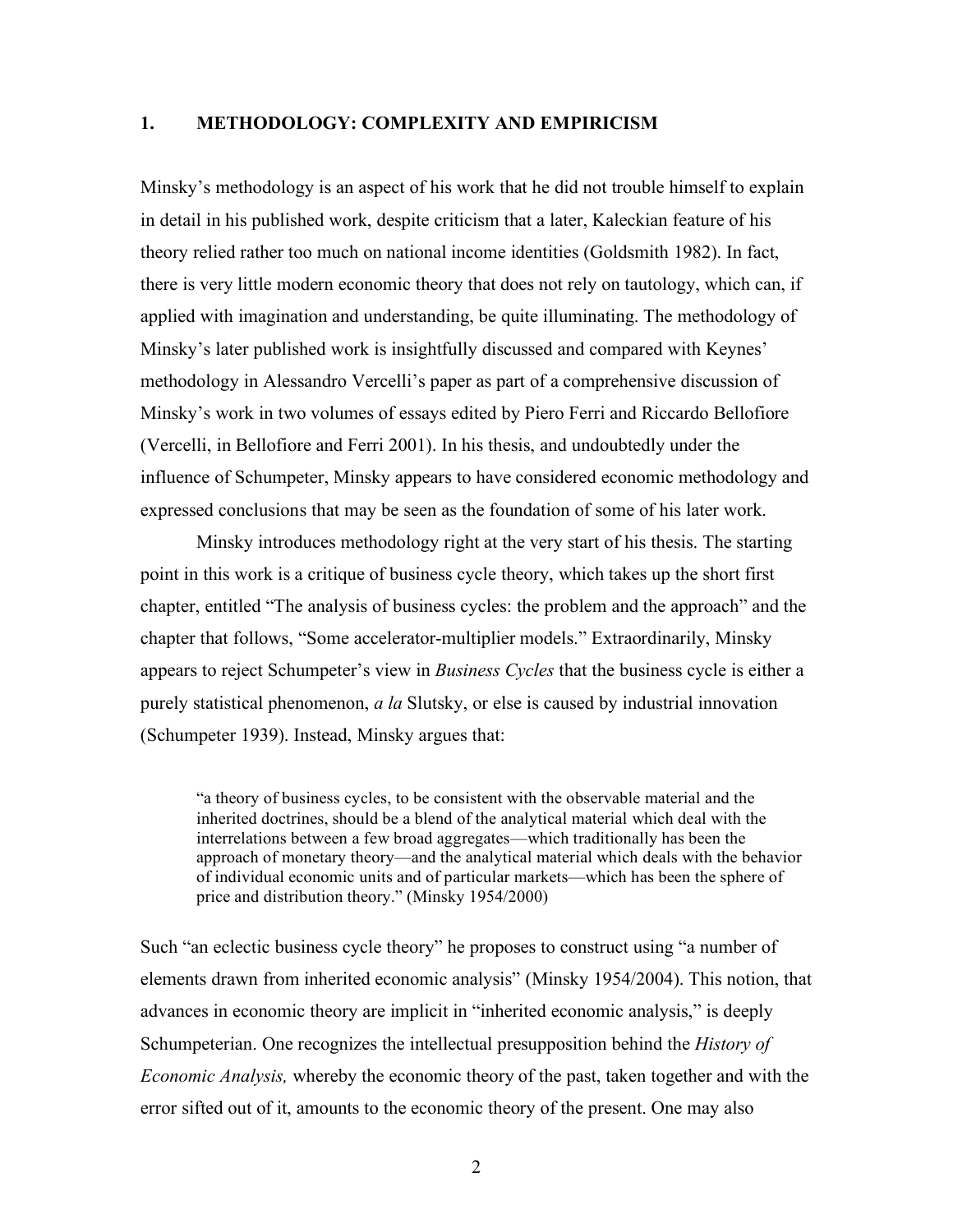wonder whether hiding his ideas behind "inherited economic analysis" would have got Minsky, or anyone else, a Ph.D. in an Anglo-Saxon university today, where originality must be rather more stridently proclaimed.

Minsky examines the Hansen-Samuelson (multiplier-accelerator) model, a Hicksian (floors-ceiling) model, the Goodwin model, a non-linear model similar to Hicks', a stochastic error model, and a stochastic coefficient model. He concludes that the stochastic coefficient non-linear accelerator model is "consistent with the observed irregularity and non-symmetry of business cycle experience." An econometric theoretician today would therefore have concluded that he had verified empirically his mathematical model, and promptly sent it to a reputable journal for publication. Minsky argues that such empirical verification merely makes such a model "a worthy hypothesis for further examination." He did not examine any actual statistical data, but merely asserted with reasonable plausibility the evolutionary character of business cycles, i.e., that business cycles change, so that each successive one is different from its predecessors: "Inherent in the nature of the business cycle is the statement that the relevant parameters for the firm's behavior do not remain the same over the cycle" (Minsky 1954/2004). In particular, he argues, "an effort must be made to see whether the theory of the firm and the theory of financial and monetary behavior will lead to a selection of the nature of the non-linearity of the accelerator generating relation" (Minsky 1954/2004). In his view, Goodwin's models in particular suffer from an absence of foundation in "the behavior of business firms" (Minsky 1954/2004). Hicks, too, is criticized for propounding a model without a theory of market process (Minsky 1954/2004).

The next chapter is a critique of those accelerator theories that posit what he regards as a "mechanical relationship" between investment and output or sales. Minsky's critique is crucial for the prospects of empirical verification. As mentioned above, Minsky does not present any empirical data but seems content, like Veblen (whose work Minsky knew but does not cite in his thesis), to assume that the relevant facts are well known: "the essay… makes no use of recondite information and makes no attempt to penetrate beyond the workday facts which are already familiar to students of these matters" (Veblen 1923). This is because fitting a standard stylized relationship to aggregate data and treating deviations from values predicted by that relationship as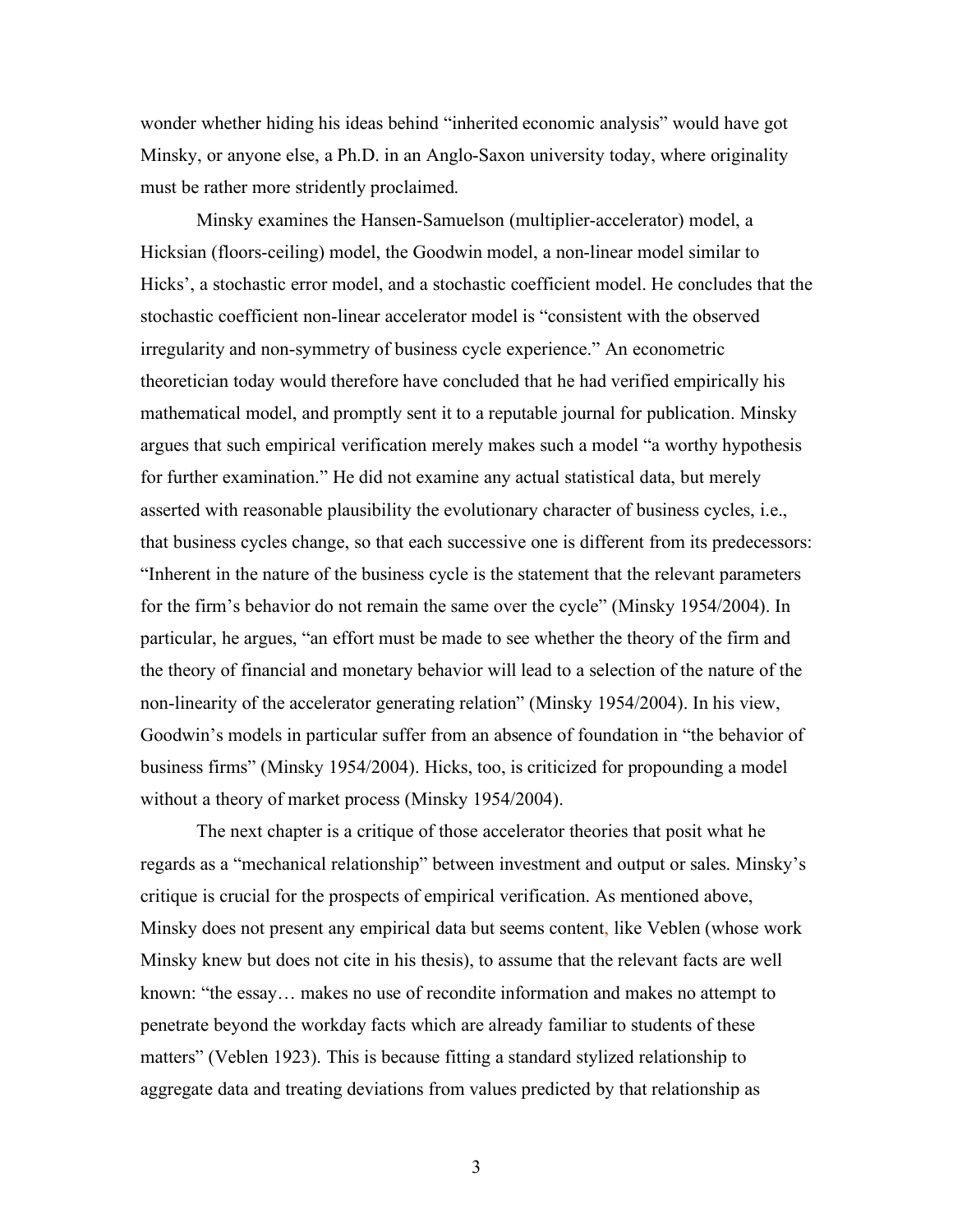insignificant residuals (or even reducing residuals from postulated statistical relationships to insignificance) was, in his view, a wrong procedure. The theory had to be able to explain the known historical irregularity of cycles. Hence, according to him, models that do not allow for systematic variation in the accelerator relationship are incomplete.

Minsky's critique anticipates and answers a criticism that Tobin had advanced of Minsky's later Financial Instability Hypothesis. In a review of *Stabilizing an Unstable Economy*, Tobin argued that without a formal model, "readers cannot judge whether an undamped endogenous cycle follows from the assumptions or not" (Tobin 1989). [Hart (1992) examines this and other criticisms of Minsky]. Tobin's criticism is, in fact, beside the point. As every student of business cycle was taught, and Minsky points out, whether a model gives damped or explosive cycles depends on the *parameters* of the model rather than its assumptions (Minsky 1954/2004). What might be called the "formalization imperative" of Tobin is, in fact, a test of the parameters of a model rather than its assumptions. Thus, more than one model may have its parameters so calibrated as to obtain a good fit with aggregate data. More profound insight, according to Minsky, is obtained by showing consistency with microeconomic assumptions. In turn, for Minsky, those microeconomic assumptions concern the way in which firms manage their balance sheets (see section 2 below). The later campaign for "microeconomic foundations" of New Classical and New Keynesian macroeconomics ended up offering the somewhat meager foundations of a household theory of the firm.

The difficulty with the accelerator relationship, in Minsky's view, is that it is an ambiguous relationship at a high level of aggregation. This makes it difficult to make meaningful inferences from the theory. It is ambiguous because the accelerator can have at least three different meanings. It can merely be a structural parameter linking statistical aggregates; it can be a coefficient of "induced investment," i.e., the amount of additional investment induced, but not necessarily realized, by a change in output or income; or it can be a coefficient of realized investment, i.e., the amount of additional investment that regularly coincides with a given change in output or income. From the very beginning, Minsky criticizes attempts to clarify these ambiguities at an aggregative level. In his view, there are only two ways in which such conceptual issues can be resolved effectively. The first is by a process of complex disaggregation, which leads to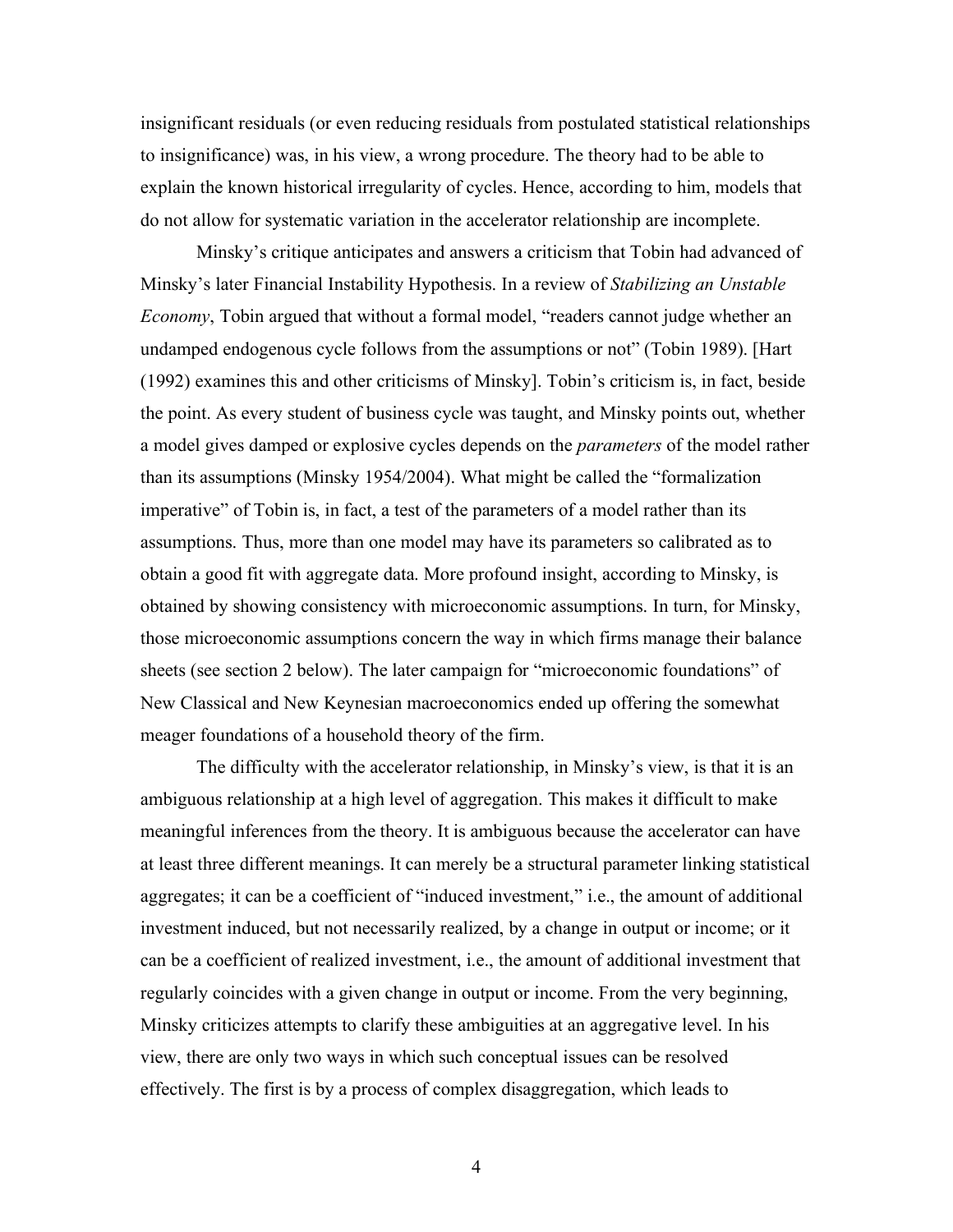"mathematical complexity." This can be overcome by adding supplementary sets of relationships to a "core model." These supplementary relationships determine the parameters of the core model. He identifies this kind of disaggregation procedure with the work of Tinbergen (Minsky 1954/2004). This kind of core-supplementary model disaggregation may be contrasted with a more recent kind of core-supplementary model disaggregation in the new Bank of England macroeconomic models which reverse the direction of parameter determination, having the core model determining the parameters for more detailed supplementary models (Bank of England 2004). This obviously has serious methodological implications. Minsky's core-supplementary model determination is designed to give his theory microeconomic foundations in market process, whereas the Bank of England's models preclude such foundations. The alternative was "a retreat to empiricism." It is evident from the absence of empirical statistics that Minsky was not going to attempt this latter course of action, and it is doubtful whether his supervisors, Schumpeter and Leontief, would have encouraged it.

# **2. MICROECONOMIC FOUNDATIONS**

The bulk of Minsky's thesis turns out to be an extended examination of the consequences of financial liabilities on the investment behavior of firms. In this respect, he clearly adhered to the classic view of the business cycle that emerged from the depression of the 1930s, attributing macroeconomic fluctuations to extreme movements in business investment. However, for Minsky, investment activity could not be separated from market process, and this, in turn, was determined by market structure. In particular, the accelerator theory tends to break down under monopoly because of the weak output response of firms with market power to changes in demand for their products. Shifts in the demand curve cause discontinuities of response by firms. A weaker accelerator relationship becomes a function of financing costs. These, in turn, are summarized in "planning curves"—long-run marginal cost curves which firms use to determine the scale of production and, hence, their investment (Minsky 1954/2004).

Minsky's treatment of monopoly itself is worthy of note because of his rejection of the imperfect competition analysis that emerged in the 1930s from the work of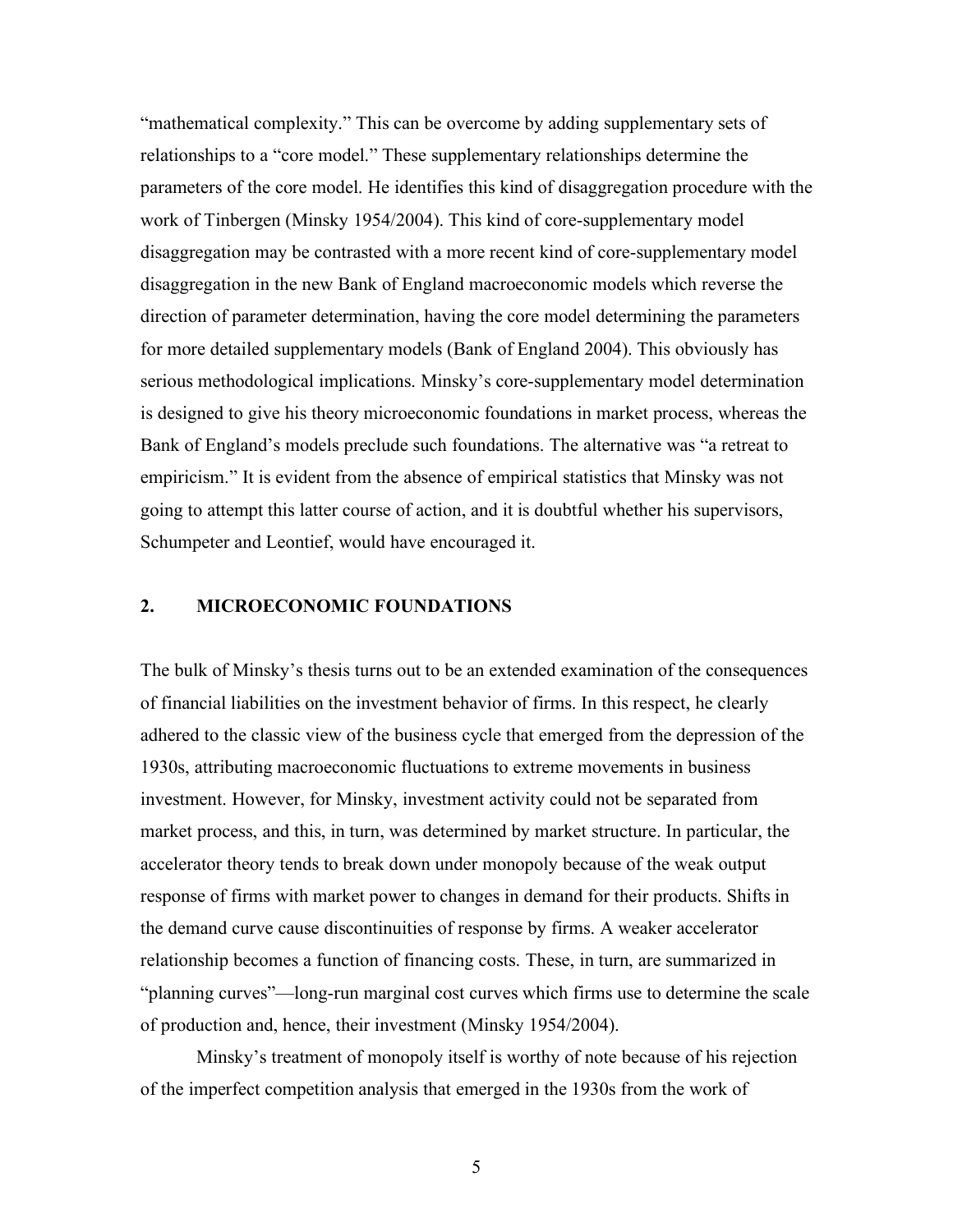Chamberlin and Joan Robinson. Minsky criticizes these theories for retaining the traditional presumption that firms in perfect competition maximize profits. Yet he argues:

"if the necessity for profit maximization follows from the structure of the perfectly competitive market, then the analysis of the behavior of a firm selling in a market that is not perfectly competitive cannot be based upon the assumption that a firm necessarily maximizes profits." (Minsky 1954/2004)

In a later footnote, he criticized the adoption of profit-maximization as a means of obtaining tractable equations:

"… the ready acceptance by economists of profit-maximizing behavior, independently of the changes in the market structure which are introduced in their analysis, is that profitmaximizing behavior leads naturally to mathematics in which derivatives of the difference between total cost and total revenue are set equal to zero. In this sense, under profit-maximization the behavior of the competitive and non-competitive firm are formally identical—the mathematical set-up is the same. The complexity added by noncompetitive firms is resolved by the introduction of the demand elasticities confronting the firm at appropriate places in the analysis. In general equilibrium analysis, the existence of monopoly does not lead to any adjustment in the equilibrium relations if profit-maximizing is assumed; rather the effect of different degrees of monopoly is in the distribution of income and the allocation of resources… The passing over of the 'rationale' for profit-maximizing in much of the analysis of monopoly can be imputed to the substitution of a tool of analysis for the problem." (Minsky 1954/2004)

Minsky's argument here is a particular example of a more general methodological criticism that his second dissertation supervisor, Wassily Leontief, had earlier leveled against the school of economics that Alfred Marshall had established at Cambridge, U.K. In a paper published in 1937, well before Minsky had commenced his economics studies, Leontief had accused the "neo-Cambridge School" of "implicit theorizing." By this he meant a process of introducing concepts without deriving them from clear and unambiguous axioms. In this way, criticisms of error can be evaded by a succession of subtle shifts in the meaning of particular terms because statements that cut out the logical steps by which they are derived from fundamental propositions can be restated as fundamental postulates which are then impervious to logical criticism (Leontief 1937). It is clear from his paper that Leontief, at that time at least, thought of theory as merely the logical development of axioms and the incorporation in it of statistical data. Keynes, (for his use of the wage unit as a standard of quantity), Hicks (for his use of the term elasticity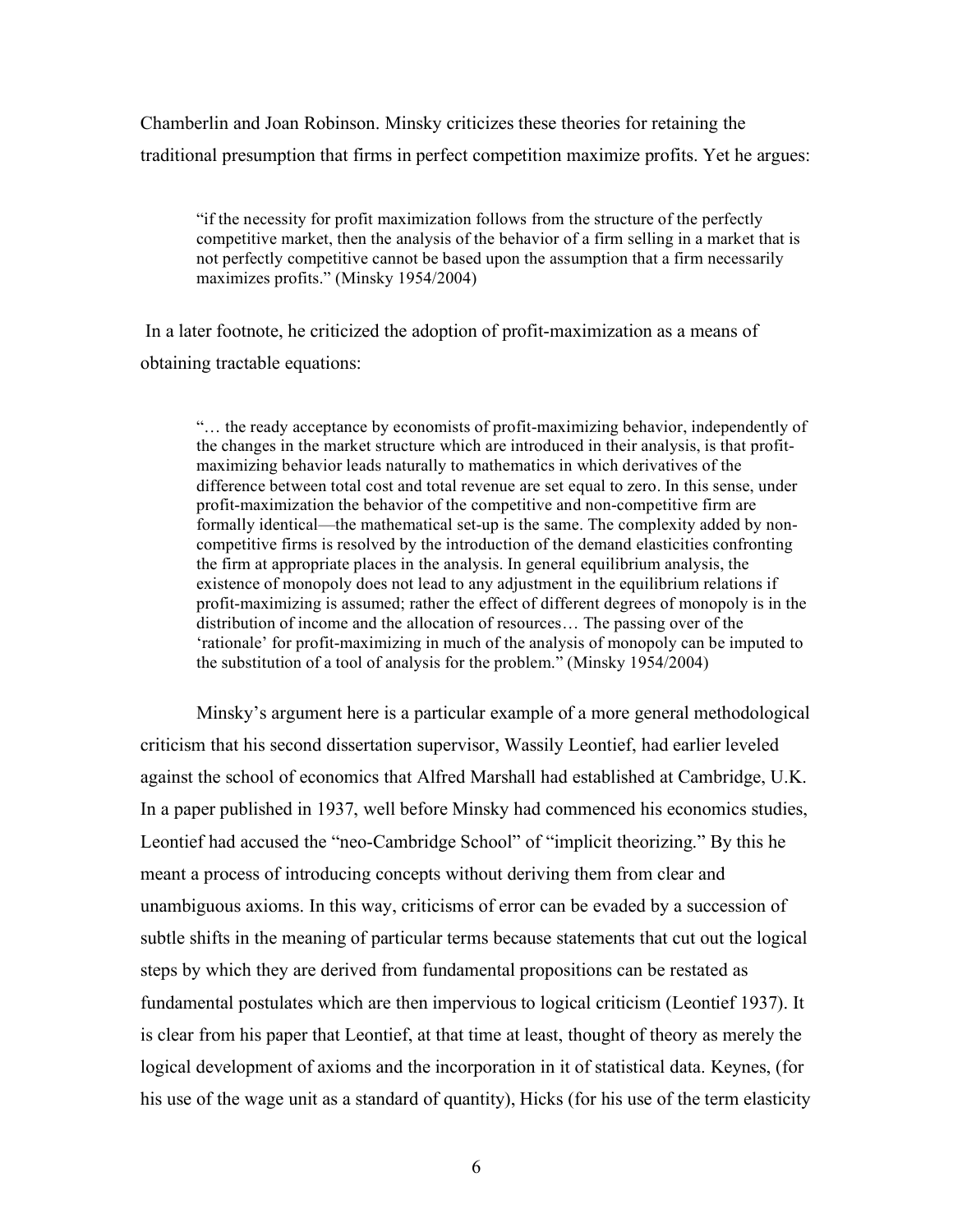of substitution in his wage theory), and Kahn (for his notion of the marginal utility of money) are all accused of "implicit theorizing." In Leontief's view, Keynes was especially prodigal ("an embarrassment of plenty") in his output of implicit theories. Among those "logical mistakes" are perhaps the two most lasting concepts that Keynes bequeathed to economics, aggregate supply and aggregate demand:

"Mr. Keynes's equations of aggregate supply and aggregate demand are removed from a great number of steps from any basic assumption and data. Even so Mr. Keynes himself would hardly deny the obvious observation that both functions depend upon an identical set of primary data, that is, they are fundamentally interdependent." (Leontief 1973)

In the case of Joan Robinson, Leontief held up her use of "corrected units" in her *Economics of Imperfect Competition*. The corrected unit is the physical quantity of any factor of production that, added to any quantity already employed, would increase output by the same fixed amount as some standard unit of any factor of production (Robinson 1933). Leontief pointed out that this "simplification" makes marginal products of factors constant, even though increasing quantities of them may be added. He also noted that Joan Robinson admitted the illegitimacy of her procedure very soon after the publication of her book.

Leontief's paper is not listed in Minsky's bibliography. Indeed, the only reference to his second supervisor's work concerns the more technical issue of disaggregating aggregates in the discussion summarized in the previous section. But Minsky had found an even better example for Leontief than Keynes's polemical gyrations in Joan Robinson's application to non-competitive situations of profit-maximizing behavior that requires perfect competition for its enforcement.

Apparently unaware of his later supervisor's reservations concerning Cambridge economics, Minsky reaches back into that well of ideas for an approach that is most unexpected in view of his background and later developments and interpretations of his work. This is the notion of "conditional monopoly" that Marshall put forward in his book *Industry and Trade*. Marshall had recognized that, apart from natural or legal monopolies (such as land-ownership), firms with a dominant position in their respective markets do not usually plunder their customers for the maximum profit that they can secure, if only because such high profits will attract other firms into the market. Marshall therefore put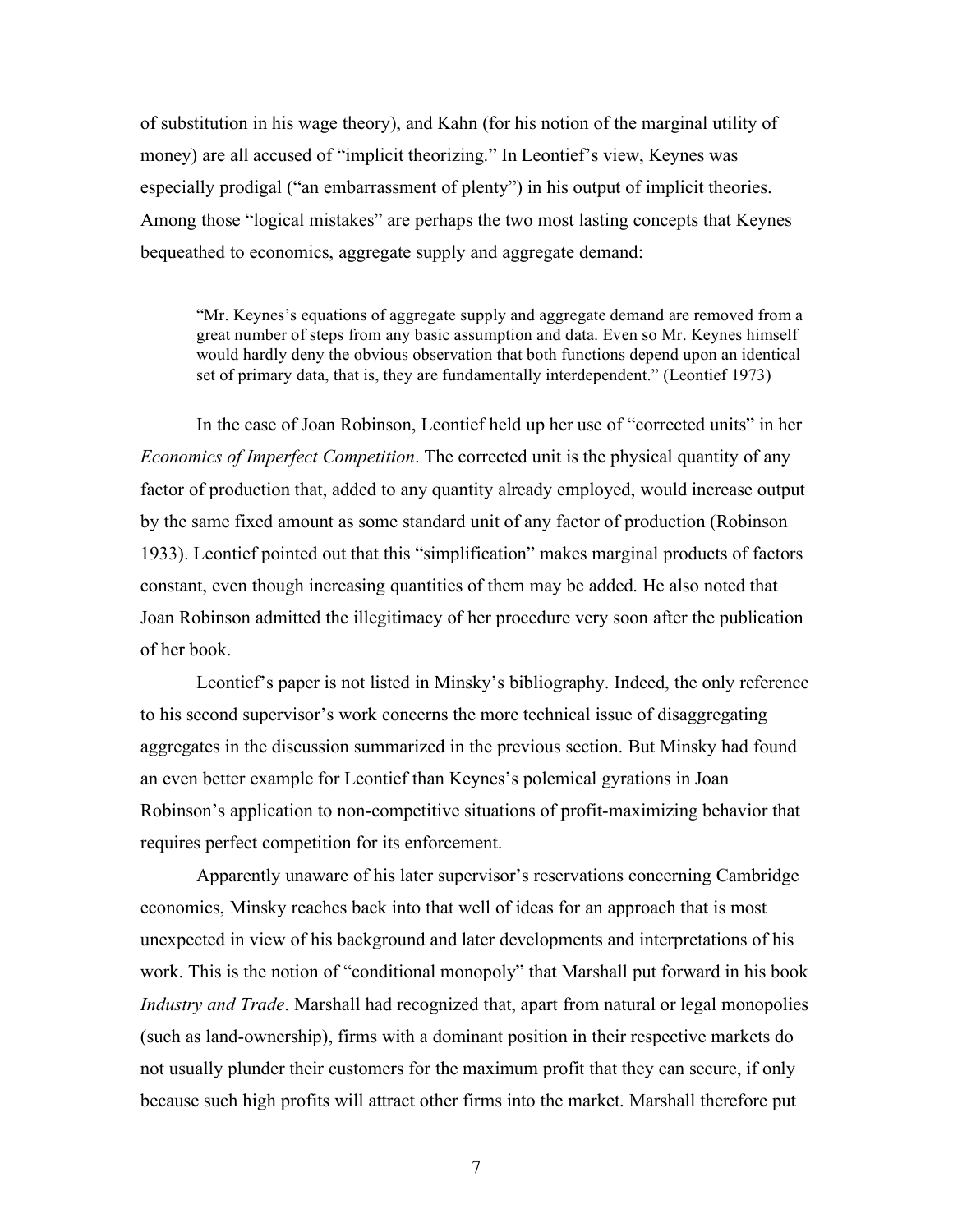forward his own combination of what we would now call "satisficing" and limit pricing. In other words, monopolies can only remain so on condition that they do not maximize profits, but hold their prices low enough to discourage *potential* competition (Marshall 1919).

There follow five chapters, the vast bulk of Minsky's thesis, that are taken up with the discussion of how firms "survive" under different financing and market conditions, under threat of "vulnerability" to a fall in demand for their products, or an increase in competition in their market. The originality of this part of the thesis lies in the way in which Minsky incorporated financing costs into various cost curves so that the traditional Marshallian apparatus of short-, medium-, and long-term cost curves is made more complex by the financing commitments that firms must enter if they are to undertake investment. Minsky argues that:

"the usual economic theory ignores financing problems and assumes a unique behavior principle for all firms (profit maximization), leaving only the trivial problem of the choice of the product to be produced by the firm… We will treat the problem of the financing technique to be used by a firm as the problem of balance sheet structure." (Minsky 1954/2004)

In this way, Minsky introduced the theory of the firm that was later to be the core of his analysis of financial fragility, i.e., the notion of the firm as a balance sheet of assets and liabilities, as opposed to the notion of the firm as an entrepreneur making production decisions, that is the foundation of textbook economics of the firm. In his thesis, Minsky places the balance sheet at the background of a Marshallian apparatus of cost and revenue curves. In his later work, he shifted his attention to the balance sheet operations of firms, as opposed to merely the revenue and cost flows from given balance sheets.

There is a small difficulty with this kind of theory of the firm in that it does not distinguish between plants (i.e., factory or production facilities) and accounting firms. Issues like the scale of production are clearly decision implemented, even if they may be made elsewhere, at plant level; a balance sheet, however, is managed by a firm that may have more than one plant in operation. Or, to put it another way, every firm has a balance sheet, but not every plant has one that can be independently operated by the managers of the plant. If the manipulation of balance sheets is the essence of modern corporate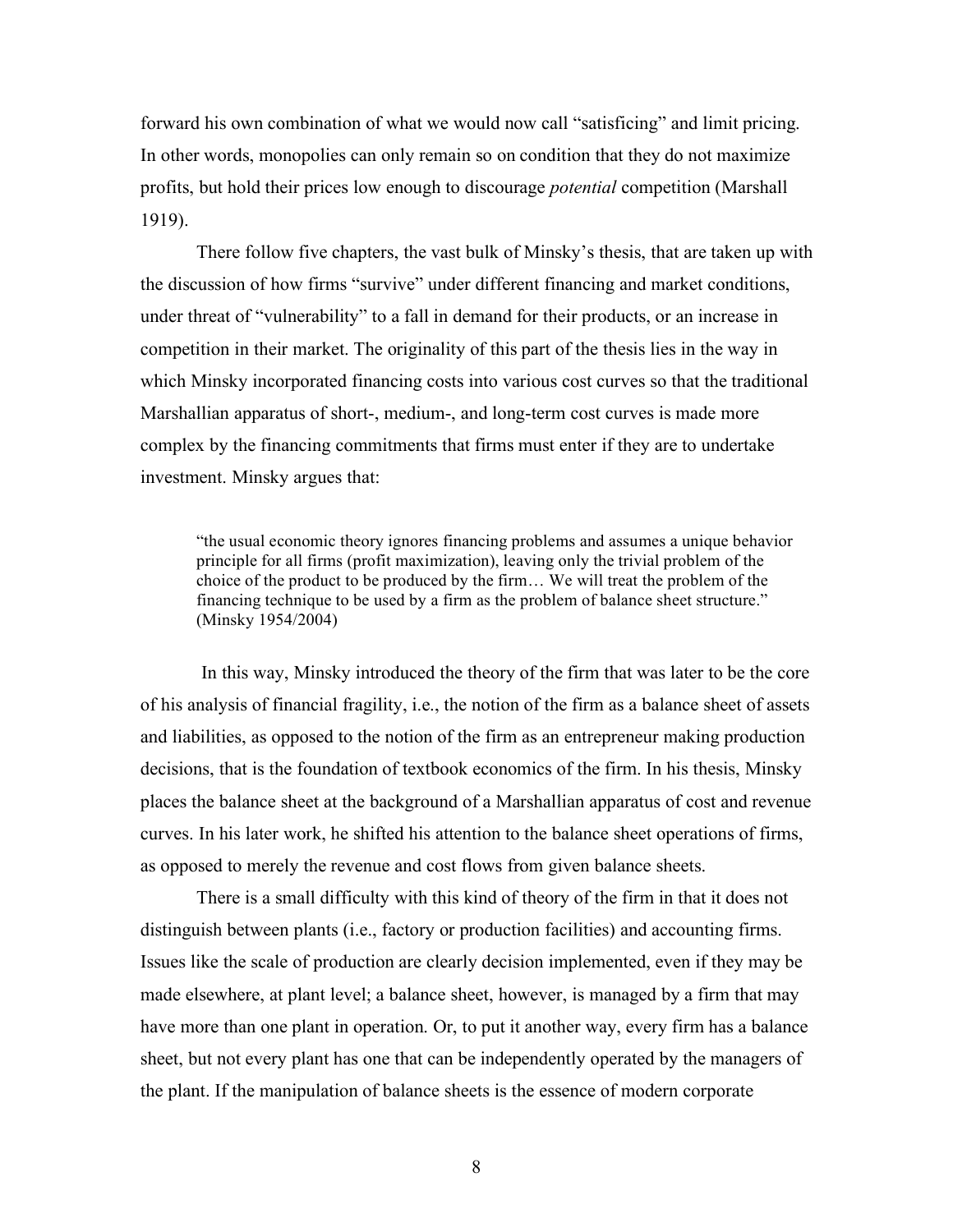management, as Minsky's later work suggests, then cost and revenue *curves* (as opposed to actual costs and revenues that form the basis of industrial asset valuations) require more careful justification. Covering up the gap in economists' knowledge of firm behavior by adopting a profit-maximization principle of firm behavior is wrong because it confuses positive with normative economics. However, suggesting that cost and revenue curves may be obtained by imputing balance sheet data into plant costs and revenues is illogical because it presupposes that independent decisions are being made at the plant level, or else that a corporation acting as one accounting unit makes plant level production decisions.

This inconsistency in Minsky's work is only apparent in his doctoral dissertation. He developed his balance sheet analysis in his extended essay published in 1964, "Financial Crisis, Financial Systems and the Performance of the Economy" (Minsky 1964). Here he developed the balance sheet analysis of the firm over fourteen pages, but this time, he dropped the "planning curve" analysis that took up so much of his dissertation.

Minsky's use of Marshall is also surprisingly selective. Marshall discusses in his book not only questions of monopoly, but also those of company finance (Marshall 1919). Here he raises an issue that had emerged in the early years of the twentieth century of the over-capitalization of companies. Similar discussions of this subject may be found in the work of Lavington and Hobson in Britain, and in the United States in Veblen's classic, *Theory of Business Enterprise*. Excess capital seems a very natural foundation for Minsky's later analysis of fragility in firms' balance sheets, yet Minsky does not appear to have picked up this discussion. The reason may be that at the time when he was writing his thesis, the U.S. capital market was still constrained by the fall-out from the 1929 Crash, and firms were therefore financing expansion by bank credit and internal finance.

This is perhaps largely of historical interest. Four years after Minsky completed his thesis, Merton Miller and Franco Modigliani published their mathematical proof that the value of a firm is independent of its financing structure. In this way, the Miller-Modigliani hypothesis "substituted a tool of analysis for the problem," taking the question of balance sheet financing out of mainstream economics.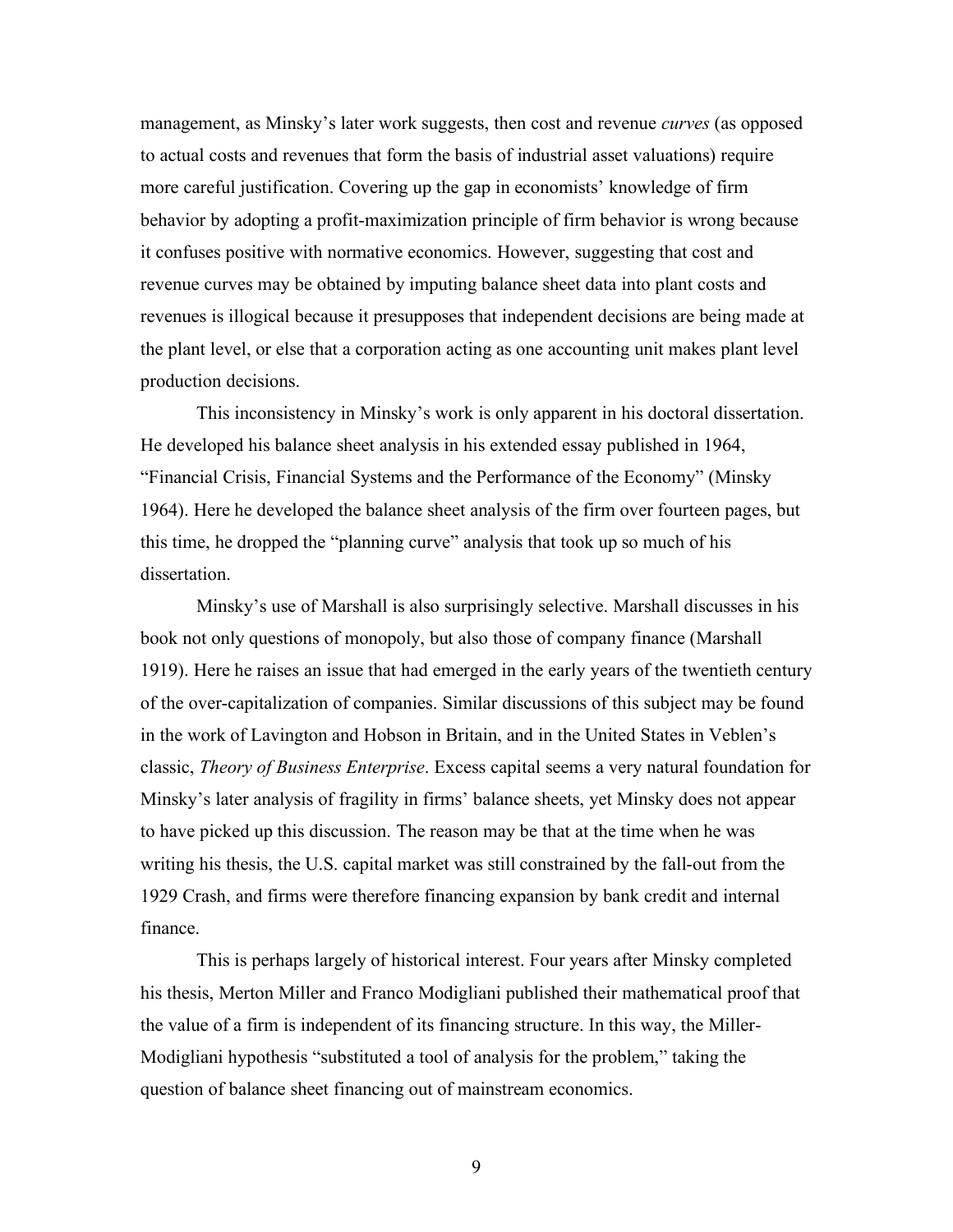# **3. SIMONS AND CHICAGO**

Antecedents of Minsky's thought in the work of John Maynard Keynes are well known. Here it is worth merely mentioning that Keynes gets relatively few references in this thesis, and they are mainly the predictable ones: Keynes on uncertainty, consumption, liquidity preference, and the liquidity trap. All of these references are to the *General Theory* and none show the insights into Keynes' work that were to be developed in Minsky's book, *John Maynard Keynes*. Another later influence, the Polish business cycle theorist Michał Kalecki, has his Principle of Increasing Risk correctly cited as a theory of the size of firms. However, Kalecki's internal finance constraint on investment, which was to feature greatly in Minsky's analysis after he returned in 1970 from his year in Cambridge, U.K., is mistakenly attributed to the monetary business theorist Ralph Hawtrey, following a citation from the econometrician Sho-Chieh Tsiang (Minsky 1954/2004). Schumpeter's influence is discussed in sections one and four of this paper, however, the economist who arguably directed Minsky towards his consideration of macroeconomic financial disturbance, the Chicago liberal Henry Simons, is not mentioned in this book at all.

This is a most surprising omission. Simons had taught Minsky at Chicago. In his later memoir of his Chicago years, published in the *Banca Nazionale del Lavoro* in 1986, Minsky recalled the very personal relationship that he had with Simons. It was Simons who introduced Minsky to the idea that the financial system in the United States was structurally flawed and explained how it had contributed to the Great Depression, without resorting to tales about incorrect monetary policy or imbalances between saving and investment. When Minsky finished his military service in 1946, he was offered a generous fellowship to return to Chicago, but turned it down for a less lucrative studentship at Harvard. His reason was that the three economists whom he most admired at Chicago were no longer there: Viner had gone to Princeton; Lange, whose socialist commitment had inspired Minsky to study economics had, to Minsky's disgust, thrown in his lot with the Polish Communists; and Simons was dead (Minsky 1988). Simons, who was prone to melancholy, had committed suicide in despair at the onset of Keynesianism. Six years before he wrote his memoir, in his Preface to his 1982 volume of essays,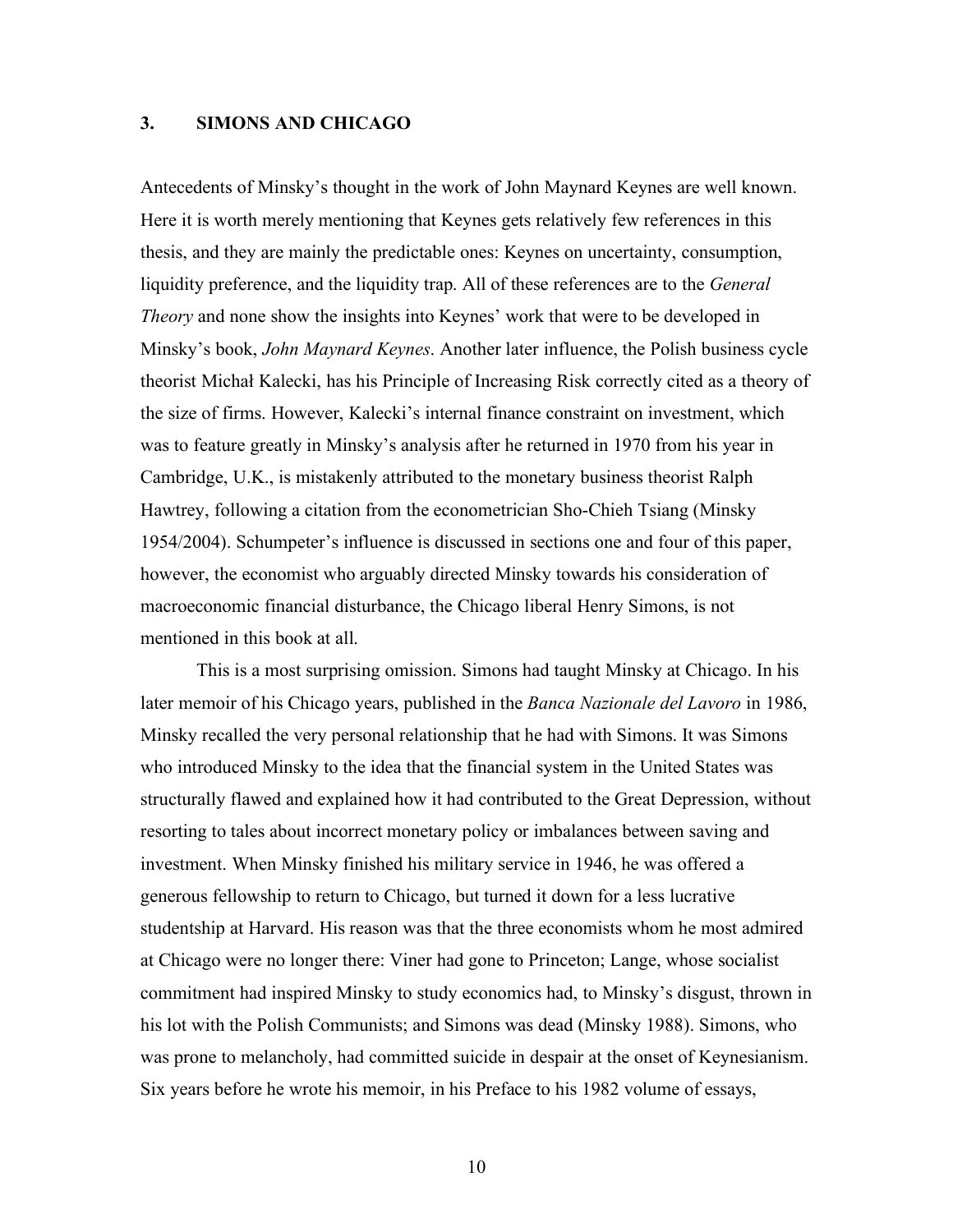Minsky had mentioned Simons, even ahead of Lange and Schumpeter, as an influence: "As a student, I was most influenced by Henry C. Simons, Oscar Lange, and Josef Schumpeter" (Minsky 1982).

Simons deserves some brief consideration here, not only because Minsky appears so inexplicably to have omitted him from his thesis. Such consideration is further justified because many of those who have heard of him today know him from the very partial account of his work given by Milton Friedman (moreover, due to pressure to complete my *Theories of Financial Disturbance,* Simons was unfortunately omitted from that book).

Hayek was later to suggest that Simons shared Hawtrey's views on the monetary business cycle (see below), but, whereas Hawtrey stressed the natural instability of credit as a factor in business cycles, Simons argued that the structure of the financial system was a key factor in exacerbating disequilibrium in the non-financial sector of the economy. In his classic article, "Rules versus authorities in monetary policy," published in the *Journal of Political Economy* in 1936, the late-twentieth century discussion on central bank independence is turned on its head. Much as any sensible economist who had experienced the financial debauchery and collapse of the first four decades of the twentieth century in the United States, Simons was a strong critic of the kind of financial entrepreneurship that Minsky was later to criticize. This, Simons believed, was the result of liberal banking policies that encouraged excessive credit and discouraged investment by requiring business to keep liquidity tied up against a possible inability to roll over short-term loans. Simons concluded that financial intermediation needs to be subject to strict rules, and that the fiscal authorities need to have discretion over monetary policy in order to be able to regulate credit. This discretion had to be with the fiscal authorities because their open-market operations determine the reserves of the banking system (Simons 1936). Simons had even argued for the abolition of central banking because he believed that its functions were more effectively carried out by government treasuries. The elimination of central banking also followed from his adherence to the doctrine of full reserve banking. If banks are obliged to hold the equivalent of all their deposits as reserves, then there is clearly no need for provision of reserves by a central bank. The discussion around this is perceptively examined by Ronnie J. Phillips in the book, *The*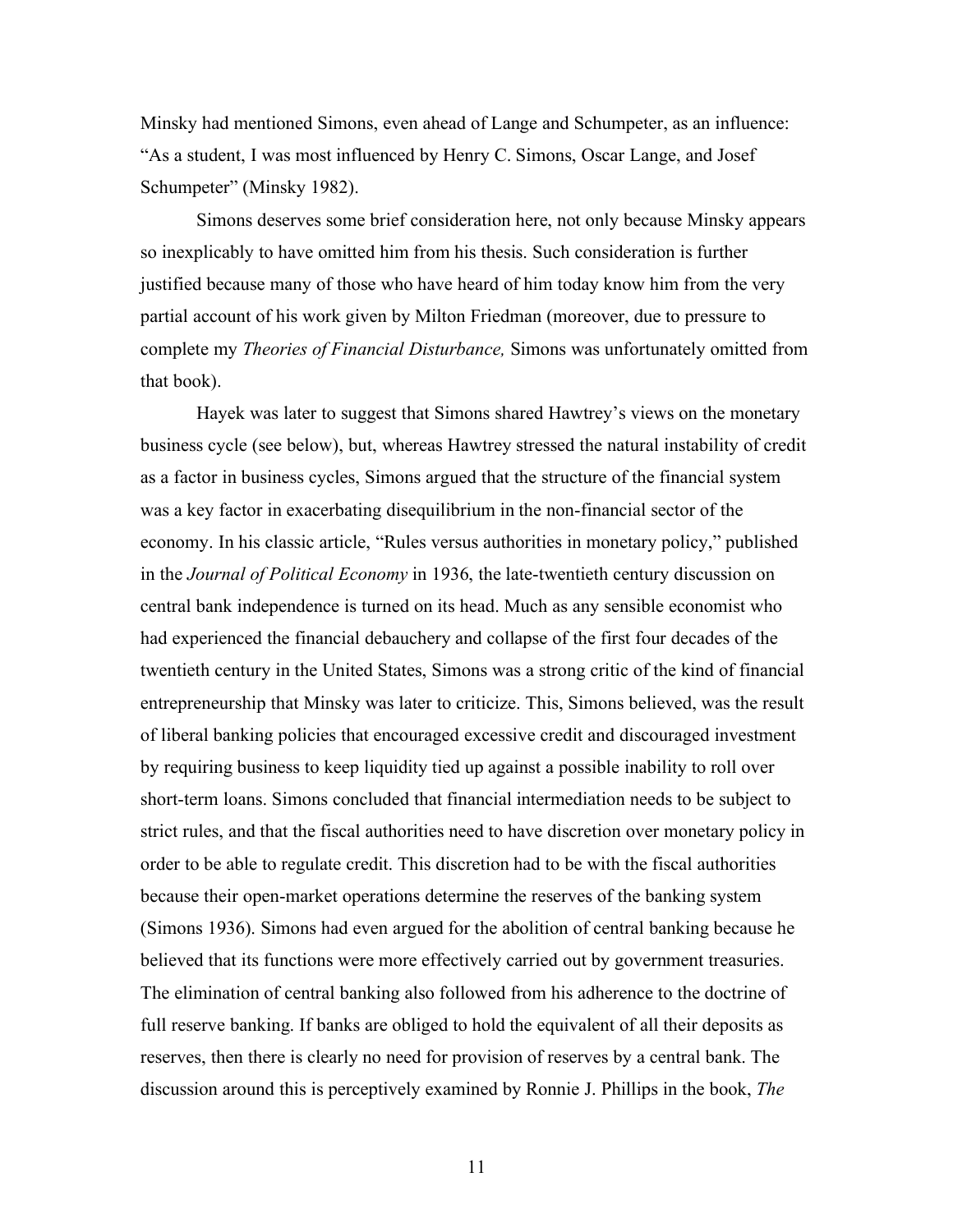*Chicago Plan and New Deal Banking Reform*, to which Minsky wrote a preface (Phillips 1995.)

After the publication of his monetary history of the United States, Milton Friedman gave the critical reassessment of Simons referred to above. Friedman argued that Simons had failed to realize the disastrous consequences of the contraction of bank credit in 1930–1933, which Friedman revealed in his history. In fact, Simons could not have been unaware of the contraction—Irving Fisher had been arguing much the same around 1933 and both Fisher and Simons were involved in the discussions around the reform of Federal Reserve System to stabilize the faltering U.S. banking system (Phillips 1995). However, Friedman drew a conclusion that was directly contrary to that of Simons. In Freidman's view, consistently argued since 1948, it was the monetary authorities that had to be bound by rules on credit expansion because the relationship between reserves and credit is essentially stable (Friedman 1967). It goes almost without saying that, in the monetarist analysis, the relationship between financial intermediation and the real economy is essentially benign and speculation results from loose monetary policy, rather than loose banking. Friedman's claim, that these doctrines were part of the "oral tradition" of Chicago, had already drawn Patinkin's famous defense of a broader tradition at Chicago (Patinkin 1961).

Simons was therefore the missing link between Hawtrey and Minsky. Hayek hinted at this in criticizing Friedman's suggestion that the Great Depression pre-disposed both Keynes and Simons to fiscal activism. Hayek wrote to Friedman:

"I believe you are wrong in suggesting that the common element in the doctrines of Simons and Keynes was the influence of the Great Depression. We all held similar ideas in the 1920s. They had been most fully elaborated by R.G. Hawtrey who was all the time talking about the 'inherent instability of credit' but he was by no means the only one…" (Friedman 1967)

Minsky, like Patinkin, objected to this narrow interpretation of the Chicago tradition. In a 1969 paper in the *Journal of Finance,* Minsky contrasted Simons' view that the "… depression-proof good financial society requires the radical restructuring of the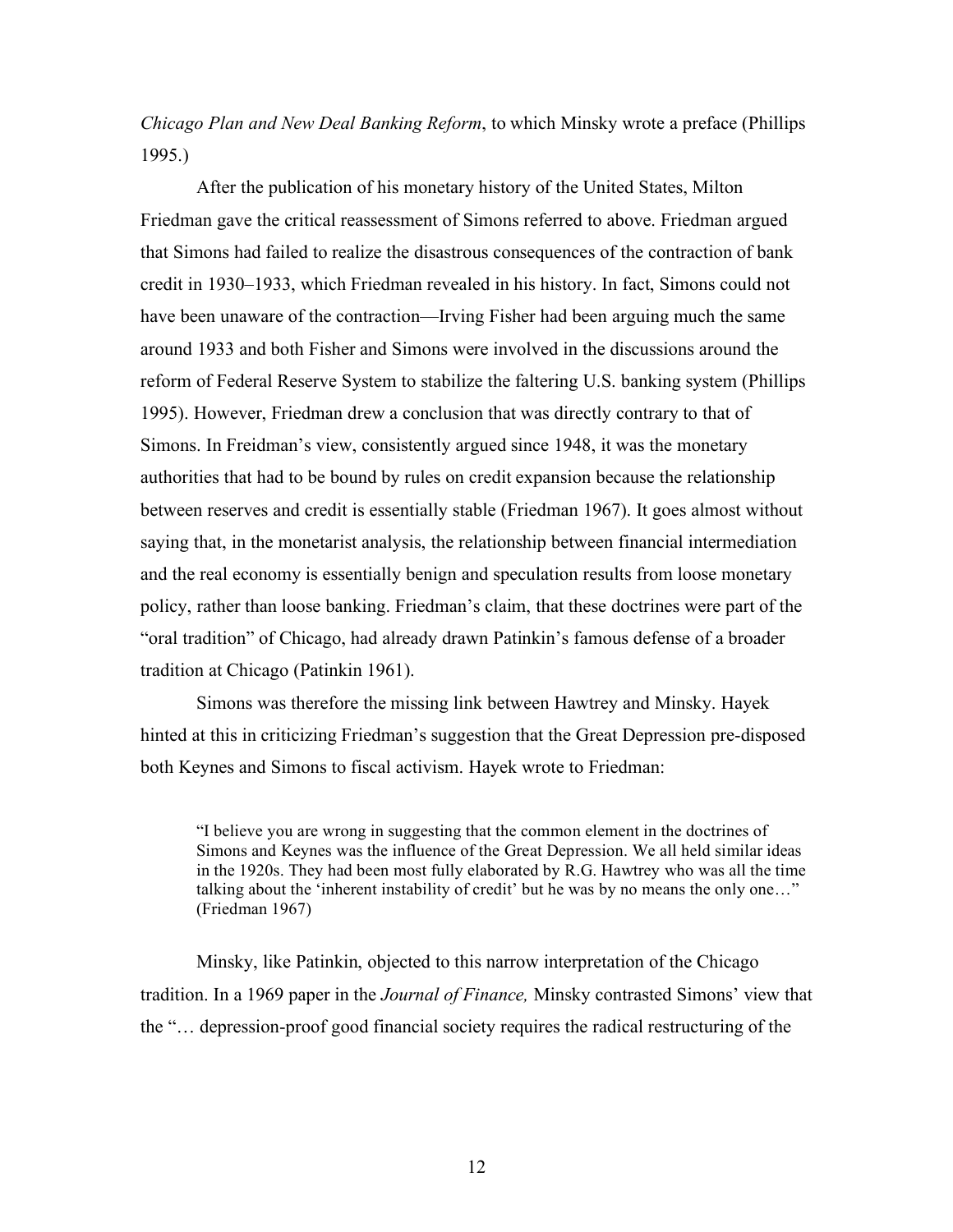financial system…" with Friedman's view that:

"the establishment of the good financial society requires only the adoption of a stable money growth rule by the Federal Reserve System, given that the reform represented by the introduction of deposit insurance had already taken place… …Simons had a financial system rather than a narrow monetary view of the 'Banking' problem." (Minsky 1982)

## **4. MONETARY ANALYSIS**

Finally, there is Minsky's monetary analysis. This takes up the last chapter of Minsky's thesis, just over on eighth of the whole work. In it, he argues the dependence of the investment accelerator on accommodating banking and monetary policy. This, too, is essentially Marshallian and Keynesian, arguing that the central bank determines the supply of money, the demand for which is determined by Keynes's liquidity preference. Minsky later published his analysis of the interaction between the accelerator principle and monetary policy in 1957 in the *American Economic Review* (Minsky 1957). As it originally appears in Minsky's thesis, it is not quite Keynesian (as Minsky never was) because, in one respect, it goes far beyond Keynes and Marshall. This is in considering the effects of banks' purchases of securities. Minsky suggests that, by making markets for company securities more liquid in this way, banks can make companies more liquid and facilitate investment, *without even advancing them credit directly*:

"… bank purchase of securities … affects business firms only through affecting the liquidity of firms and households… ..The open market model of bank operations involves a substitution of one asset, bank money, for another asset, bonds in the portfolios of households and firms. There is no immediate and direct impact upon investment. Any effect which such operations have upon investment depends upon the reaction of business firms to the improved liquidity and perhaps lower borrowing rates that follow. In such a world the liquidity preference relation, which is a shorthand for the substitution relation between money and other assets, becomes the appropriate tool to use in the analysis of the behavior of the monetary system" (Minsky 1954/2004).

Minsky's use of the Keynesian liquidity preference relationship is understandable in view of the preeminence of Keynesian monetary theory at the time when he was writing. His later work on Keynes (Minsky 1975) indicates the theoretical affinity for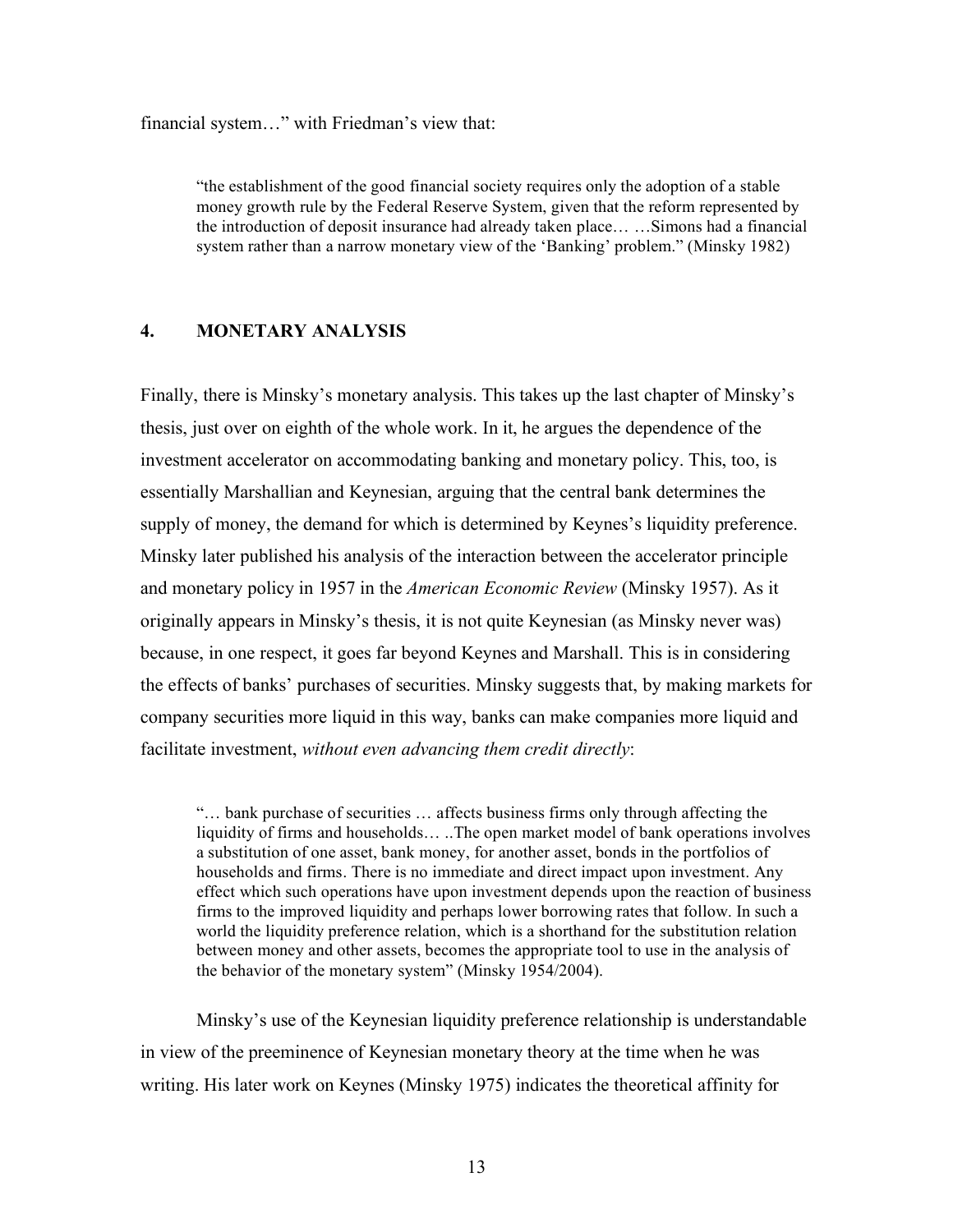English monetary analysis that Minsky continued to develop through his life after Chicago. In one respect, however, it proved to be incompatible with his macroeconomics.

In his early writings, up to the 1970s, Minsky had an essentially Fisherian view of financial crisis in which exogenous "displacements" set off speculative booms and break them. Such displacements can be technological innovations that alter profit expectations, but can also be induced by monetary policy changes, low interest rates encouraging speculation, or high interest rates draining speculative credit (Fisher 1933). After he had finished his study of Keynes in the first half of the 1970s, Minsky adopted Kalecki's profits theory, in which profits are determined by capitalists' expenditure, principally on investment. This theory allowed Minsky to make financial fragility endogenous because the profits theory shows how the cash flow of the corporate sector declines as investment falls off after the investment boom peaks. The reduced cash flow then makes it more difficult for firms to settle their financial commitments, thus causing a crisis of overindebtedness. The theory appeared in 1978 as Minsky's "Financial Instability Hypothesis" (Minsky 1978).

Minsky's adoption of Kalecki's profits theory is problematic because it ignores crucial monetary and credit aspects of that theory. Minsky continued throughout his publications to insist that an investment boom must entail rising company indebtedness, but Kalecki's profits theory shows how expenditure on investment adds to the net cash flow of the corporate sector. Investment expenditure, even if financed by credit, is received as income by capital goods producing firms that, on delivery of the goods, have no further financial or business liabilities arising out of the transaction. Thus, even if rising investment entails rising indebtedness, it also entails rising liquidity and bank deposits held by companies. Therefore, the corporate sector balance sheet expands on both asset and liability sides, with the asset side becoming more, not less, liquid as investment proceeds.

The source of the incompatibility between Minsky's Keynesian/Marshallian monetary theory and Kalecki's profits theory is essentially a fallacy of composition. The Keynesian/Marshallian theory implicitly supposes that firms enter the market for credit to finance investment all at the same time. In this sense, the theory is based on a notion of a representative firm. However, the monetary analysis implicit in Kalecki's profits theory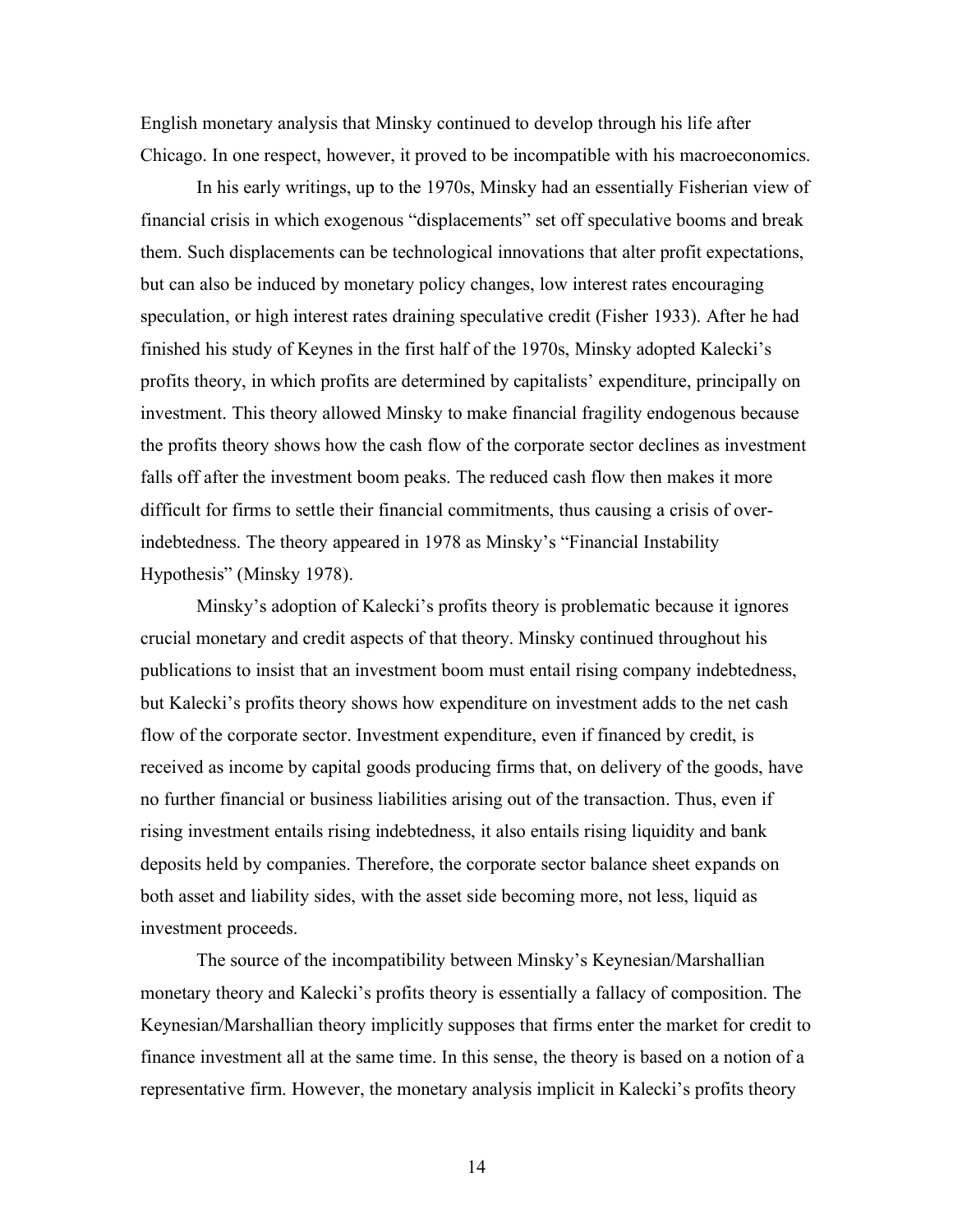is based on firms differentiated by their market power and engaging in continuous production. Thus, an investment boom, whether financed from credit or companies' own reserves, distributes liquidity around companies. The crucial determinant of financial fragility is the distribution of that liquidity. Kalecki argued that this was in accordance with firms' respective "degree of monopoly" in their markets. He suggested, following Hilferding, that the economy could be divided up into a competitive sector and a monopolistic one. Competition reduces profits, hence profits tend to accumulate in the more monopolized industries (Kalecki 1968). Financial fragility arises in the corporate sector because those firms that are getting into debt in order to invest may not be accumulating the profits and liquidity that investment puts about. Thus, it is the net indebtedness of individual firms that is the critical indicator of fragility, not the gross indebtedness of the company sector as a whole, as Minsky was to argue.

One is not surprised that Minsky did not examine these implications of Kalecki's profits theory. The monetary analysis in Kalecki's theory is virtually unknown, even among his own followers, however, the ideas in it were not so inaccessible to Minsky. In fact, there is little difference between Kalecki's monetary analysis and that of Schumpeter, because both drew it from the German monetary discussions of the early part of the twentieth century (Schumpeter as a participant). In Schumpeter's case, the theory may be found in both of his works that Minsky cites in his thesis: *The Theory of Economic Development* and *Business Cycles*. In retrospect, perhaps, Minsky might have better spent his Ph.D. years researching Schumpeter's monetary theory. In fact, his later 1964 essay on "Financial Crisis" suggests that he may have picked up some of Schumpeter's monetary ideas. In this essay, Minsky divides money flows into three "transaction types": balance sheet flows (money derived from the sale of assets, and issue of liabilities); portfolio flows, from transfers of financial assets; and "income flows" derived from the circular flow of income (Minsky 1964). Had he further developed this analysis, Minsky might have avoided his later inconsistency with Kalecki's theory of profits.

A more serious methodological conclusion may also be drawn from this part of the discussion. Merely sifting error from "inherited economic analysis," as both Minsky and Schumpeter were doing, may not be sufficient if you are left with inconsistent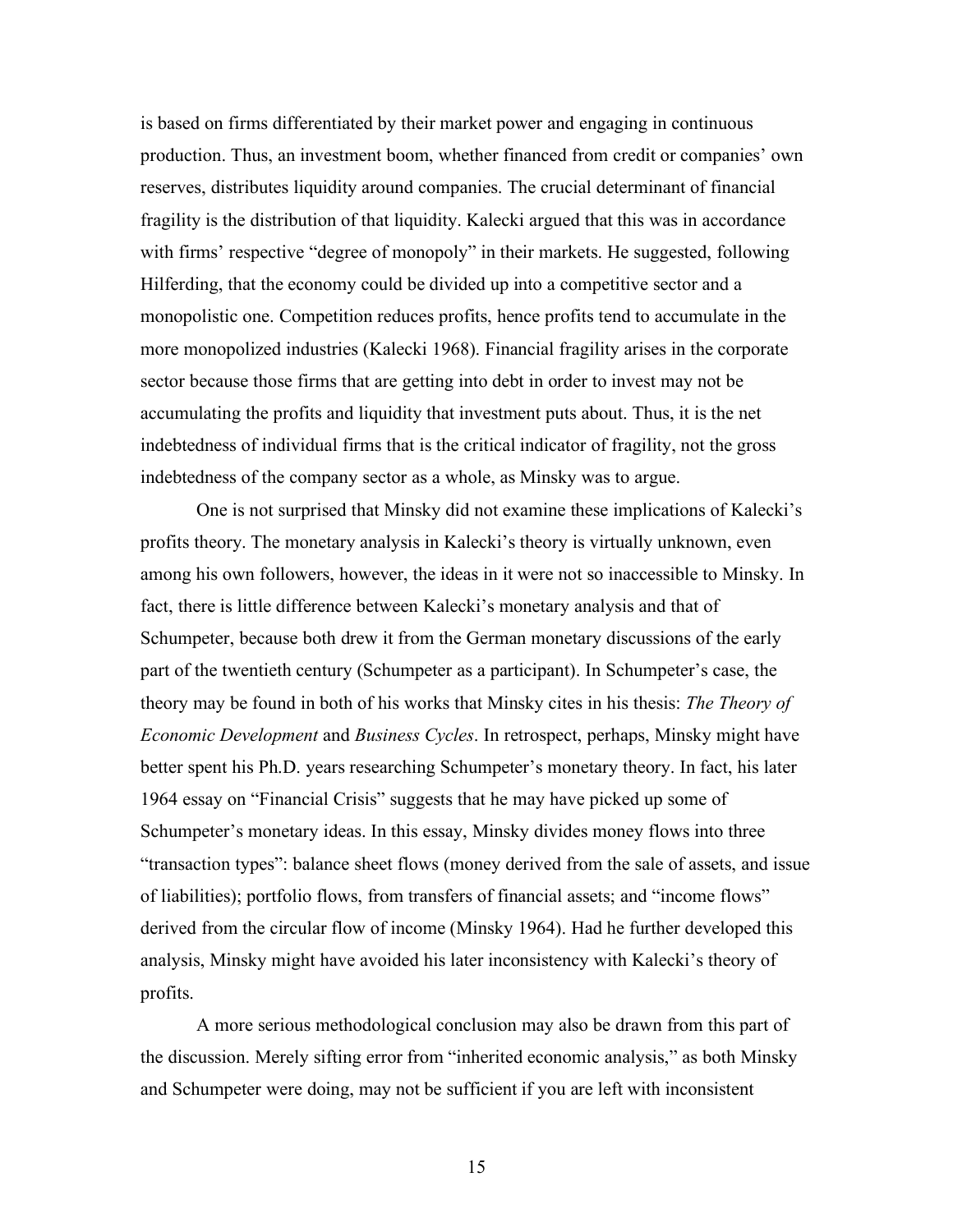"truths." All serious economists strive to make their theories consistent. As they develop and integrate their ideas, it becomes more difficult to separate out individual concepts and relationships to combine with the ideas of other economists. Intellectual eclecticism leads to the kind of muddle and inconsistency that is found in economics textbooks. This is why sustained critical work, like Minsky's Ph.D. studies, is necessary in economics.

# **ACKNOWLEDGEMENTS**

I am grateful to Victoria Chick for many conversations on her teacher Hyman Minsky, and for making her collection of papers by him available to me. An earlier draft was presented at a seminar of the Research Centre for the History and Methodology of Economics at the University of Amsterdam on the July 3, 2006. The seminar elicited helpful comments by Mark Blaug, John Davis, and Geert Reuten.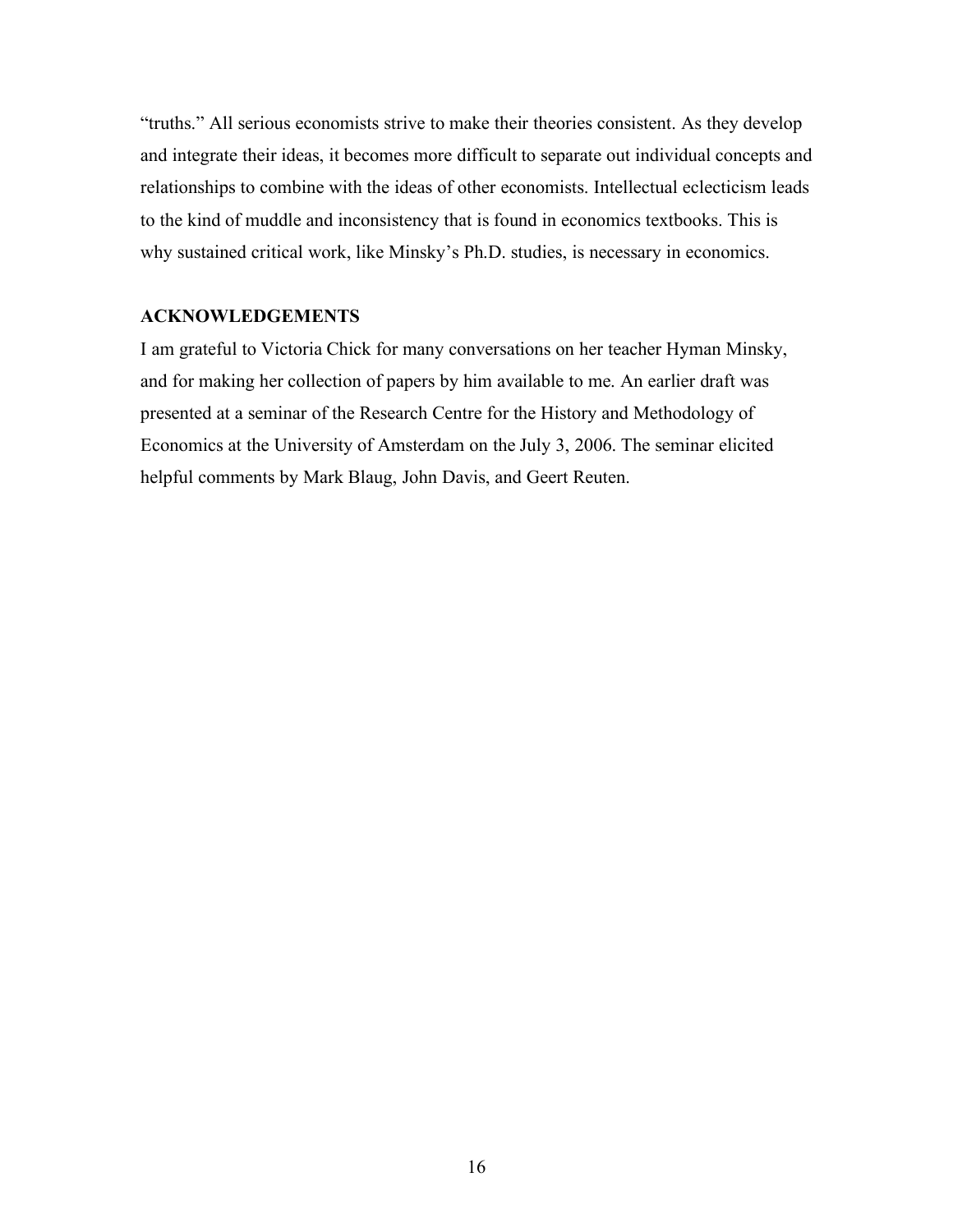#### **REFERENCES**

- Bank of England. 2004. "The new Bank of England Quarterly Model." *Bank of England Quarterly Bulletin* 44(2): 188–193.
- Bellofiore, R. and Ferri, P. (eds.). 2001. *Financial Keynesianism and Market Instability The Economic Legacy of Hyman Minsky Volume I*, and *Financial Fragility and Investment in the Capitalist Economy: The Economic Legacy of Hyman Minsky, Volume II*. Aldershot: Edward Elgar.
- Fazzari , S. and Papadimitriou, D. (eds.). 1992. *Financial Conditions and Macroeconomic Performance: Essays in Honor of Hyman P. Minsky.* London: M. E. Sharpe.
- Fisher, I. 1933. "The Debt Deflation Theory of Great Depressions." *Econometrica* 1(1): 337–357.
- Friedman, M. 1967. "The Monetary Theory and Policy of Henry Simons." The Third Henry Simons Lecture delivered at the Law School, University of Chicago, May 5 1967, reprinted in *The Optimum Quantity of Money and Other Essays.* Hawthorne, NY: Aldine Publishing Company.
- Goldsmith, R.W. 1982. "Comment" in C. P. Kindleberger and J. Laffargue (eds.) *Financial Crises, Theory, History and Policy.* Cambridge: Cambridge University Press.
- Hart, J. 1992. "Is Money Real? An Appraisal of Minsky's Financial Instability Hypothesis." *Occasional Paper* No. 26, Economic Research Unit, University of Natal, Durban.
- Kalecki, M. 1968. "Trend and Business Cycles Reconsidered." *Economic Journal* 78(2): 263–276.
- Leontief, W. 1937. "Implicit Theorizing: A Methodological Criticism of the Neo-Cambridge School." *Quarterly Journal of Economics* 51(2b): 337–351.
- Marshall, A. 1919. *Industry and Trade.* London: Macmillan.
- Minsky, H.P. 1954/2004. *Induced Investment and Business Cycles.* D. B. Papadimitriou (ed.). Cheltenham: Edward Elgar.
	- ————. 1957. "Monetary Systems and Accelerator Models." *American Economic Review* 47(6): 859–883.